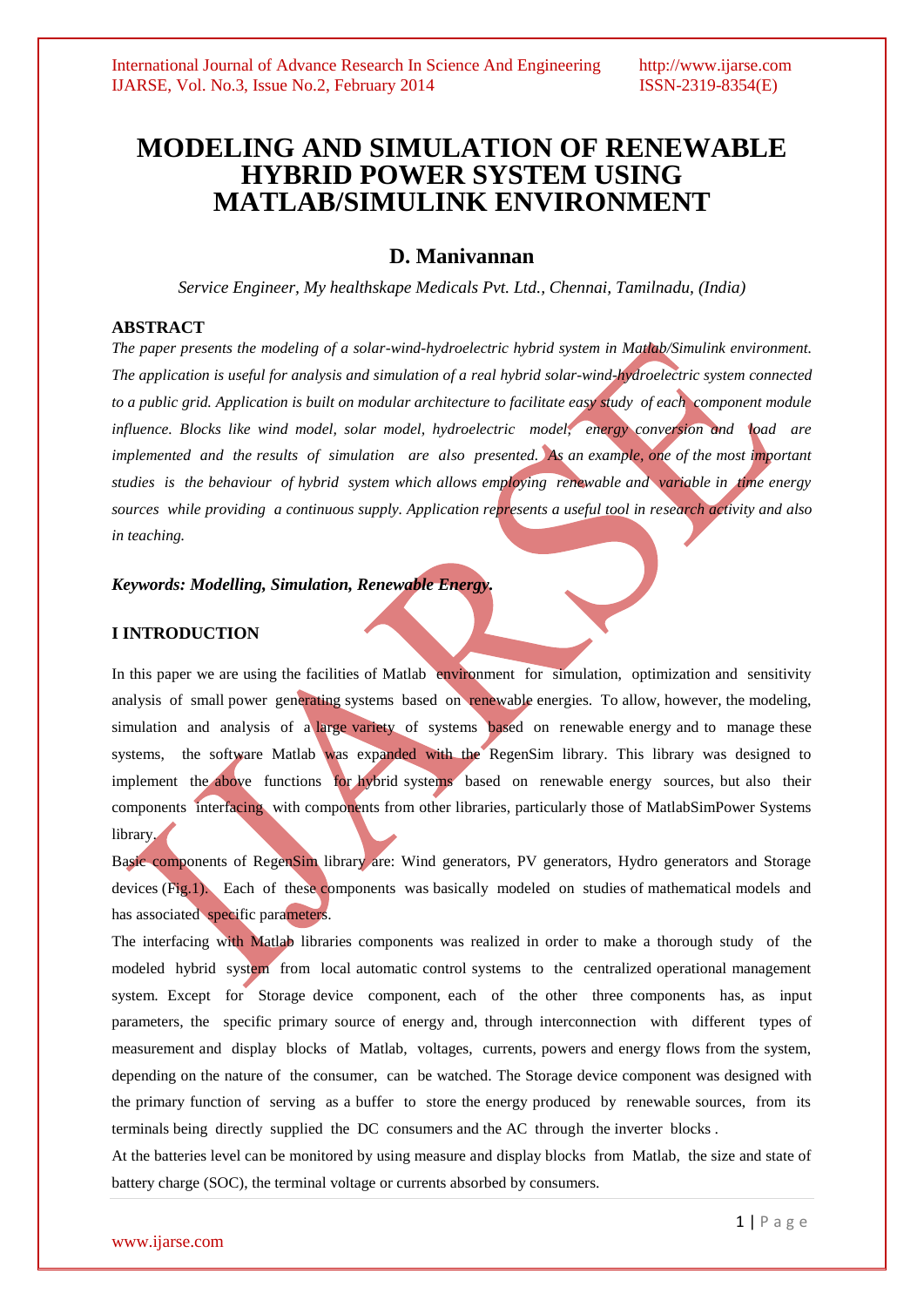One of the advantages of Matlab software is that libraries offer a wide range of basic components for modeling the consumers. Thus, it can be modeled both single-phase or three phased consumers with different powers, nature and types (e.g.: resistive, capacitive or inductive consumers).



**Fig. 1. Matlab/Simulink RegenSim library components**

## **II SIMULATION SOLAR-WIND-HYDROELECTRIC HYBRID SYSTEM ARCHITECTURE**

The simulation model was implemented according to the system architecture presented in Fig. 2. Using this architecture we can model any system based on renewable energy sources. One or more types of primary sources with different parameters, different energy and power converters with specific parameters, different topologies of the local distribution system and last but not least different types of consumers with linear or nonlinear characteristic can be chose in the simulation model, depending on the version that is meant to be studied.



**Fig. 2. Simulation Model Architecture based on RegenSim library**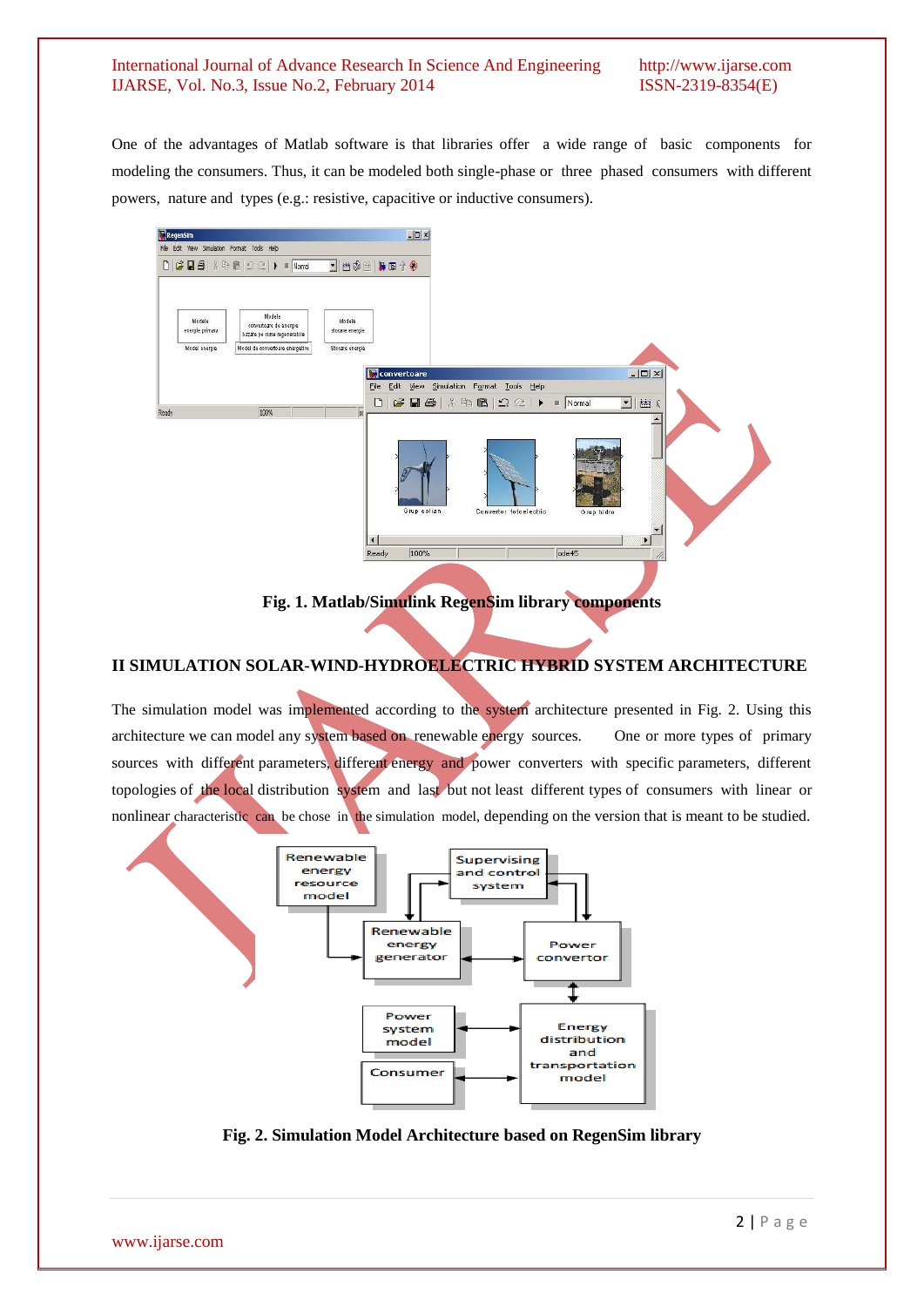### **III MATLAB/SIMULINK MODEL IMPLEMENTATION**

Using the RegenSim library a renewable energy hybrid system shown in Fig. 3 was developed. As shown, the simulation system contains power generation blocks from renewable energy sources such as sun, wind or water, battery blocks (providing the energy storage), measurements blocks for electrical parameters (voltage, current, power), inverter blocks (for power generation in DC voltage), voltage regulator block, AC and DC voltage bus bars and AC and DC consumers blocks. It should also be specified that each of the power generation simulated blocks can be sized and can operate independently providing energy in the system, but they may also be interconnected, a proper sizing of the batteries (depending on configuration) being mandatory.



**Fig. 3. Matlab/Simulink Simulation Model of a hybrid system based on renewable energy**

## **IV SIMULATION RESULTS**

Based on data provided by National Meteorological Administration and ANAR for the availability parameters of renewable energy that can be considered in Mureş County, and taking as a starting point the simulation model developed in Matlab, which is based on the mathematic models, a study of the hybrid system behaviour, with availability or not of the local power network, under different circumstances and for different configurations of the consumer can be performed.

The simulation model was primarily designed for the opportunity analysis of renewable energy resources usage, for their management in the design phase and for the study of problems that may occur due to the adopted solution. The adopted solution concerns the management solutions that can be adopted, but also the monitoring, control and command of renewable energy sources and of the consumer.

In addition to the above functions, the model was designed and developed for the study of real-time system operation and for power quality analysis of the studied system. After running of the simulation, power flow graphs among hybrid system based on renewable sources and the public power network and instantaneous voltages and currents graphics can be obtained.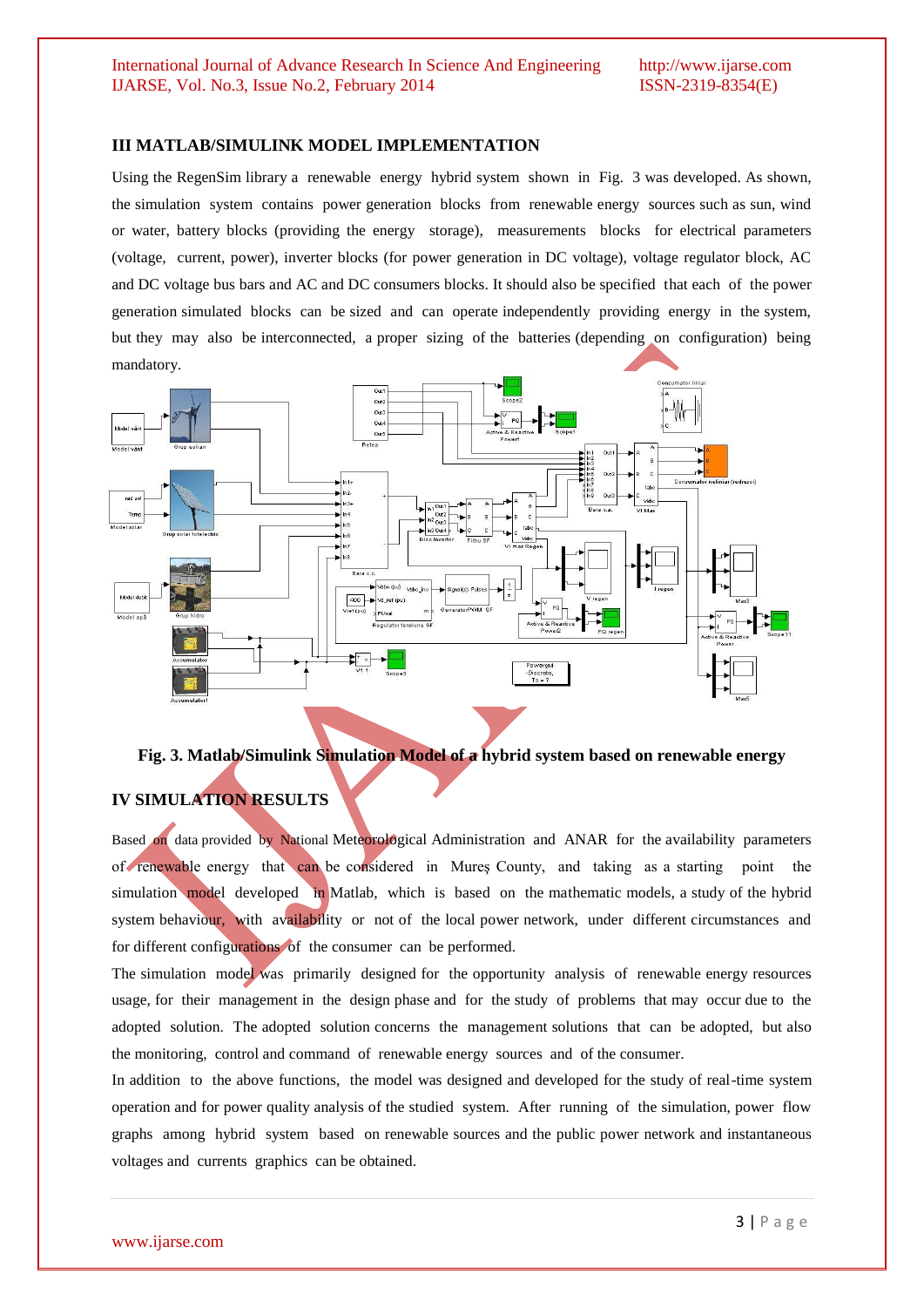In the performed study were considered different configurations and situations of renewable energy sources availability and different types of consumers. In this paper the renewable energy resource availability was taken within the range of 0.8 - 3kWh/m<sup>2</sup> for solar resource, a variable wind speed from 2 to 20 m/s and a water flow between 30 and 100 l/s at 50m level difference from the hydro resource. A linear and a nonlinear consumer ( $P_i = 33k$ W) were also considered.

## **4.1. Small Domestic Power System Based On Hybrid Renewable Energy**

In Fig. 4 is presented the active power variation in the local power network. It can be noted that if the energy storage elements are loaded at given parameters by the renewable energy availability, the system provides about two fifths of the electricity produced in the public network. When the energy storage elements are not loaded at rated capacity it can be noted that, by the time of their fully recharge, energy is absorbed from the public network.



## **Fig. 4. Evolution of active power transit between the hybrid system based on renewable energy sources and the public network**

In Fig. 5 is presented the reactive power variation in the local power network. It can be observed that the renewable energy hybrid system can be used to produce reactive energy. The most favourable situation is the availability of all renewable energy sources and of all energy storage devices.



## **Fig. 5. Evolution of reactive power transit between the hybrid system based on renewable energy sources and the public network**

In Fig. 6 and Fig. 7 the active and reactive power produced by renewable energy sources are presented. It can be noticed that the power generated from renewable energy sources is used for charging the energy storage devices, at the consumers or to cover losses and the surplus is injected into the local public network. If the consumer is insulated power evolution is stabilized following an equivalent constant level according to consumer power and losses.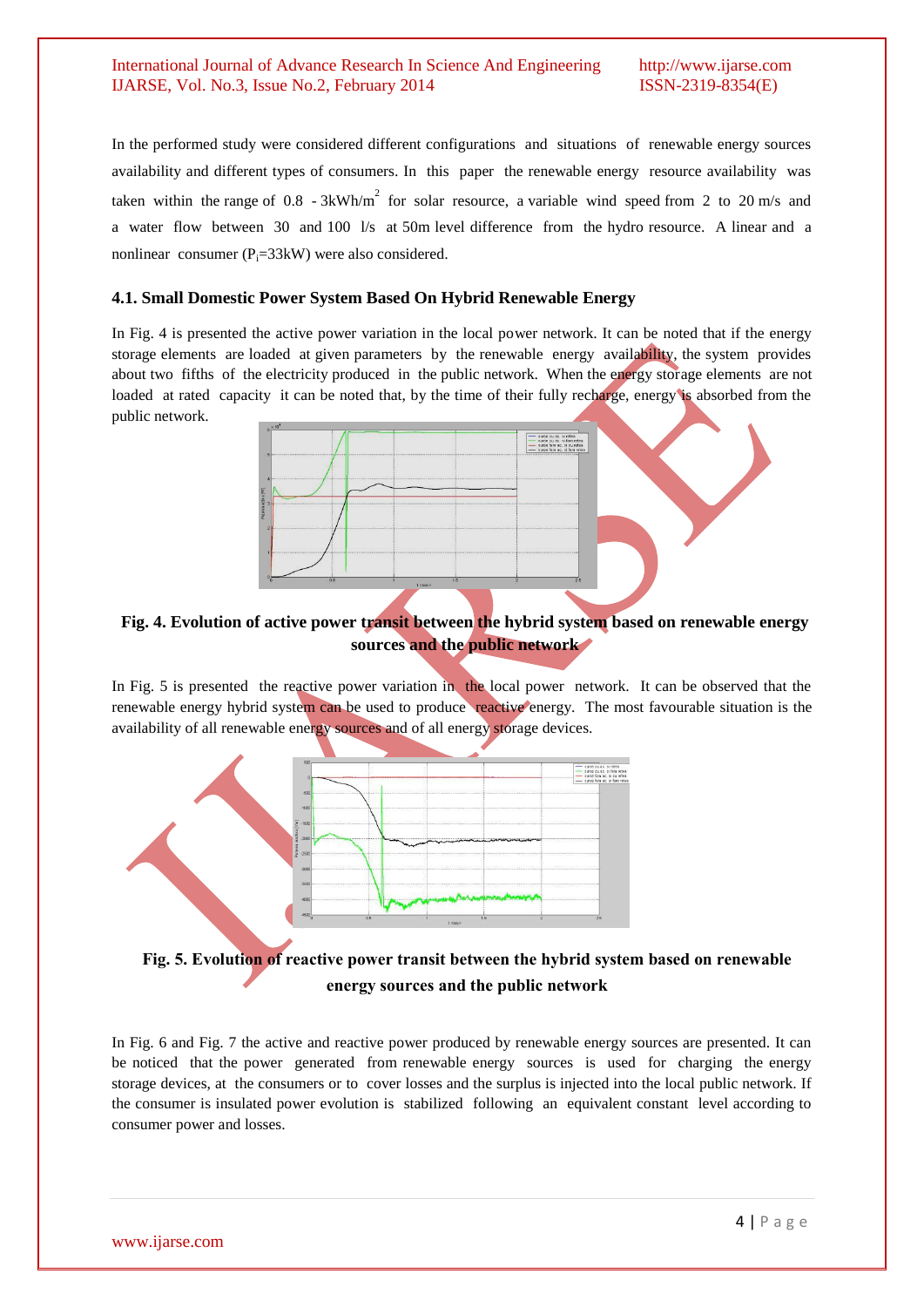

**Fig. 6. Renewable energy sources active power Fig. 7. Renewable energy sources reactive power variation variation**

When the consumer is insulated, the presence of reactive power is caused by nonlinear elements used in the simulation model: power transformers and power converters based on electronic switching components. Confirmation of the above is shown in Fig. 8 and Fig. 9 that presents the active and reactive power at consumer terminals.



## **Fig. 8. Consumer active power variation Fig. 9. Consumer reactive power variation**

## **4.2. Small Industrial Power System Based On Hybrid Renewable Energy**

In practice, consumers are geographically isolated, and use in their activities variable speed drives (i.e.: mills, fans, circular saws, conveyors). To analyze such a case, a consumer which has a system based on variable speed drives that use controlled rectifiers (fan whose speed varies depending on temperature) has been modelled. In Fig. 10 is presented the active power variation in the local power network. It can be noted that if the energy storage elements are loaded at given parameters by the renewable energy availability, the system provides the produced energy in the public network. When the energy storage elements are not loaded at rated capacity it can be noted that, by the time of their fully recharge, energy is absorbed from the public network. In Fig. 10 can also be seen the highly nonlinear nature of the consumer. Dark and green characteristics correspond to the situation in which the consumer is insulated.



## **Fig. 10. Evolution of active power transit between the hybrid system based on renewable energy sources and the public network**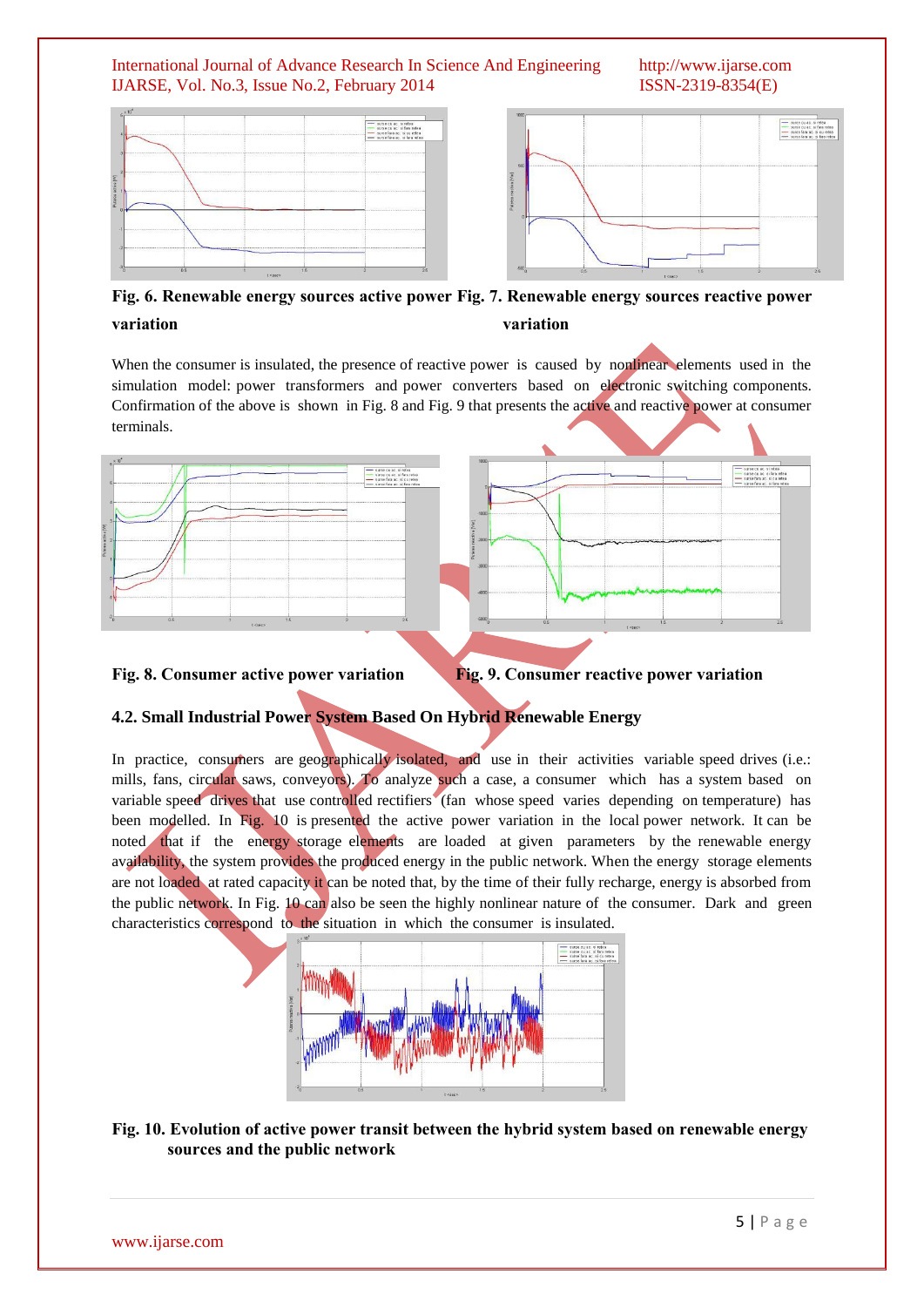In Fig. 11 is presented the reactive power variation in the local power network. It can be observed that the renewable energy hybrid system can be used to produce reactive energy in the considered cases.



**Fig. 11. Evolution of reactive power transit between the hybrid system based on renewable energy sources and the public network**



## **Fig. 12. Renewable energy sources active power Fig. 13. Renewable energy sources reactive variation power variation**

In Fig. 12 and Fig. 13 the active and reactive power produced by renewable energy sources are presented. It can be noticed that the power generated from renewable energy sources is used for charging the energy storage devices, at the consumers or to cover losses and the surplus is injected into the local public network.







#### **Fig. 14. Consumer active power variation Fig. 15. Consumer reactive power variation**

When the consumer is insulated, the presence of reactive power is caused by nonlinear elements used in the simulation model: power transformers and power converters based on electronic switching components, but is also caused by the highly nonlinear nature of the consumer as seen in Fig.13. Confirmation of the above is shown in Fig. 14 and Fig. 15 that presents the active and reactive power at consumer terminals.